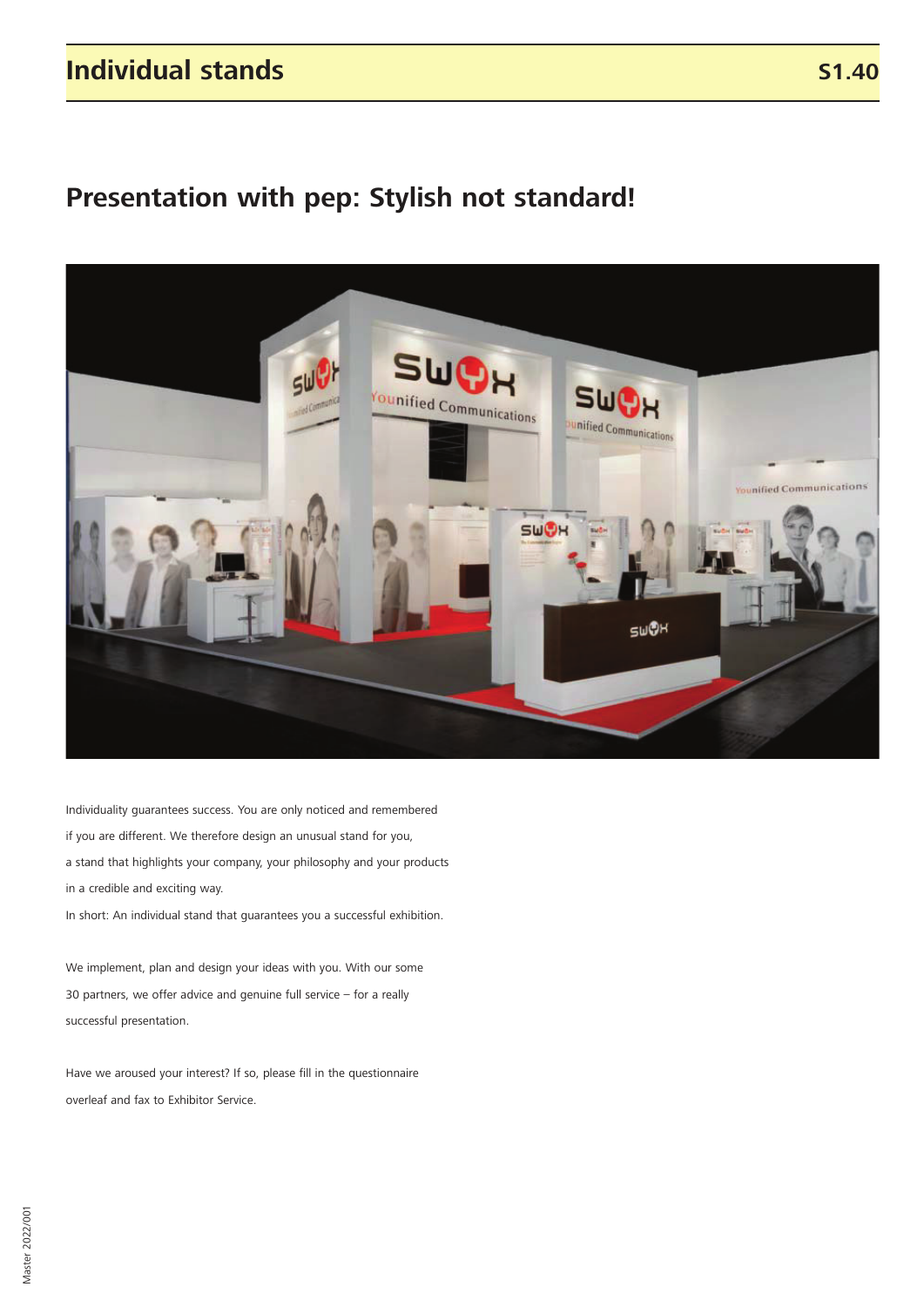# **Enquiry for individual stand design: Ask for an offer!** S1.40

|        | Name of event                                                                                            | <b>Return to</b><br>NürnbergMesse GmbH<br><b>Exhibitor Service</b><br>Messezentrum<br>90471 Nürnberg<br>T +49 9 11 86 06-80 00<br>F +49 9 11 86 06-80 01<br>exhibitor.services@nuernbergmesse.de |                                                                                                                |  |  |  |  |  |  |
|--------|----------------------------------------------------------------------------------------------------------|--------------------------------------------------------------------------------------------------------------------------------------------------------------------------------------------------|----------------------------------------------------------------------------------------------------------------|--|--|--|--|--|--|
|        |                                                                                                          |                                                                                                                                                                                                  | <b>Hall/Stand</b>                                                                                              |  |  |  |  |  |  |
|        | Company                                                                                                  |                                                                                                                                                                                                  | Person to contact                                                                                              |  |  |  |  |  |  |
| Street |                                                                                                          | Tel                                                                                                                                                                                              |                                                                                                                |  |  |  |  |  |  |
|        | Postcode, Town, Country                                                                                  | Fax                                                                                                                                                                                              |                                                                                                                |  |  |  |  |  |  |
| Tel    |                                                                                                          | Internet                                                                                                                                                                                         |                                                                                                                |  |  |  |  |  |  |
| Fax    |                                                                                                          |                                                                                                                                                                                                  |                                                                                                                |  |  |  |  |  |  |
| E-mail |                                                                                                          |                                                                                                                                                                                                  |                                                                                                                |  |  |  |  |  |  |
|        | 1. At what other exhibition(s) do you exhibit?                                                           | 4.                                                                                                                                                                                               | What products and/or services will you offer?                                                                  |  |  |  |  |  |  |
|        |                                                                                                          |                                                                                                                                                                                                  |                                                                                                                |  |  |  |  |  |  |
|        |                                                                                                          | 5.                                                                                                                                                                                               | What colors, shapes and logos would you like for<br>your stand?                                                |  |  |  |  |  |  |
| 2.     | What is your reason for exhibiting?<br>(Please indicate order of priority if you tick more than one box) |                                                                                                                                                                                                  |                                                                                                                |  |  |  |  |  |  |
|        | Customer care<br>Image care<br>Gaining new contacts                                                      | 6.                                                                                                                                                                                               | What and how many exhibits will you present at the<br>exhibition?<br>(Please state dimensions)                 |  |  |  |  |  |  |
|        | Exchanging views                                                                                         |                                                                                                                                                                                                  |                                                                                                                |  |  |  |  |  |  |
|        | Gaining new customers                                                                                    |                                                                                                                                                                                                  |                                                                                                                |  |  |  |  |  |  |
|        | Sales transactions<br>Presentation of new products                                                       | 7.                                                                                                                                                                                               | What advertising materials (brochures, flyers, graphics,<br>media, etc.) will you bring with you?              |  |  |  |  |  |  |
|        | Observation of competition                                                                               |                                                                                                                                                                                                  |                                                                                                                |  |  |  |  |  |  |
|        | General information about your products                                                                  |                                                                                                                                                                                                  |                                                                                                                |  |  |  |  |  |  |
|        |                                                                                                          | 8.                                                                                                                                                                                               | What did you particularly like or dislike the last time you                                                    |  |  |  |  |  |  |
| 3.     | What is your budget for stand construction and exhibition<br>presentation?<br>(in EUR)                   |                                                                                                                                                                                                  | exhibited - especially in terms of stand construction?                                                         |  |  |  |  |  |  |
|        |                                                                                                          |                                                                                                                                                                                                  | This is only initial information for us. We will be pleased to discuss further<br>details with you personally. |  |  |  |  |  |  |

**\_\_\_\_\_\_\_\_\_\_\_\_\_\_\_\_\_\_\_\_\_\_\_\_\_\_\_\_\_\_\_\_\_\_\_\_\_\_\_\_\_\_\_\_\_\_\_\_\_\_\_\_\_\_\_\_\_\_\_\_**

Your Exhibitor Service